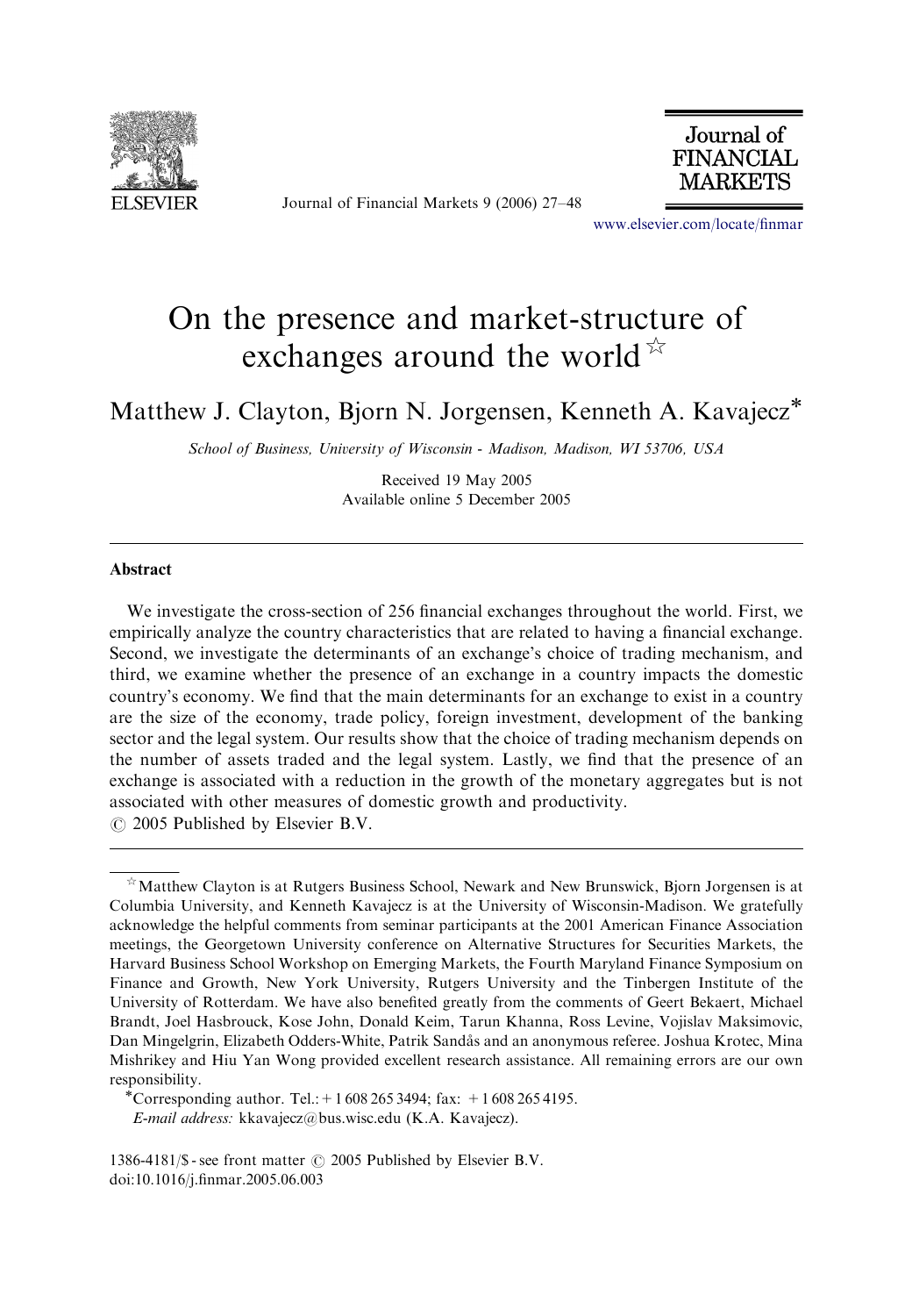## 0. Introduction

Understanding the inner workings and overall impact of a financial exchange cannot be underestimated, particularly given the increasing globalization of capital markets. Consistent with its importance, a large literature studies exchange trading and its macroeconomic impact on the economy. Interestingly, this literature focuses almost exclusively on a handful of exchanges in the most developed countries. While crucial to our understanding of exchanges, this literature is incomplete given that at least 60 new equity exchanges have been created globally since 1990, and a significant proportion of global trading is executed on financial exchanges not covered by existing research. For example, equity trading outside the Frankfurt, London, New York, NASDAQ, Paris and Tokyo Stock Exchanges is approximately 27% of global dollar volume and 58% of the global number of transactions.<sup>1</sup>

We broaden the scope of research on international financial exchanges by analyzing the cross section of 256 financial exchanges within 101 countries out of the total 191 countries around the world. Our analysis has three goals. The first goal is to enhance the understanding of the characteristics of the economic environment that are associated with the presence of a financial exchange in a country. We do this by examining the factors that predict the existence of a financial exchange in a country. In addition, we examine the factors that predict multiple exchanges; this is crucial if competition among exchanges has important economic effects. Our second goal is to analyze factors that determine the choice of trading mechanisms by financial exchanges. This is salient given that the market-microstructure literature has been relatively silent about whether particular trading mechanisms are used within different economic environments and with different types of financial securities. The third goal is to investigate the long-run relation, if any, between the presence of a financial exchange and the domestic economy. Previous research investigating the impact of equity markets on the macro economy has focused on well-developed equity markets in the industrial countries of the world. The contribution of this work is that we investigate the initial exchange formation within a country since 1950 and include countries that do not currently (in 1998) have a financial exchange. Thus, our analysis benefits from knowing the exact formation dates as well as using a more comprehensive sample.

From a policy perspective, understanding why some, but not all, countries choose to have one or more exchanges remains a crucial issue. Our findings provide guidance to policy makers trying to determine the viability of an exchange in their country. Moreover, our results help officials of existing exchanges that are facing competitive pressures better evaluate their optimal choice of trading mechanism.

Our results show that the presence of at least one financial exchange within a country is associated with larger economies and civil law legal systems. In addition, countries with greater economic freedom are more likely to have an exchange, with trade policy, foreign investment, and banking being the most critical factors. Specifically, countries with open trade policies, that are open to foreign investment,

<sup>&</sup>lt;sup>1</sup>Based on the Federation of International Stock Exchange (FIBV) statistics.